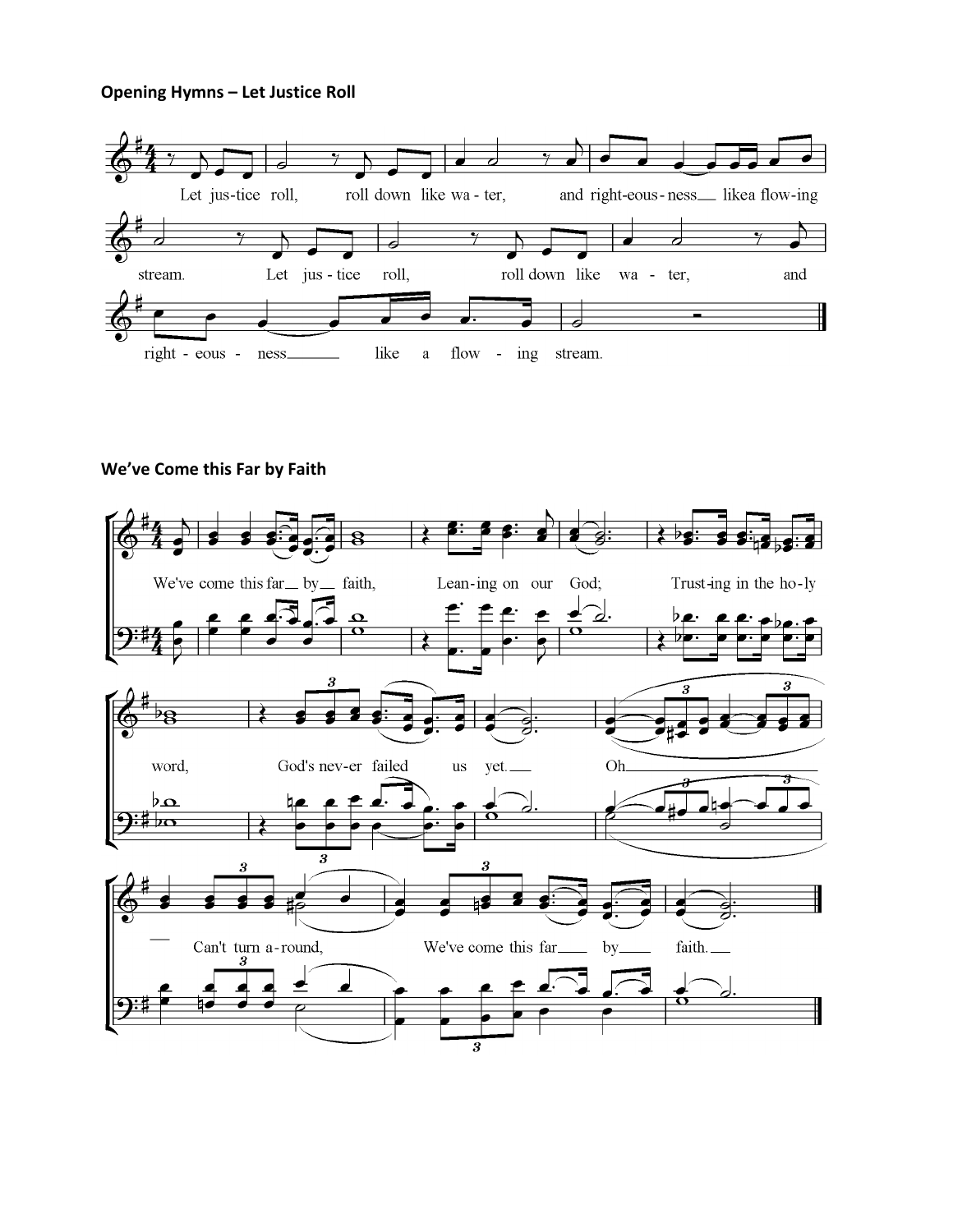**Officiant:** Blessed be God: Father, Son, and Holy Spirit.

**People: And blessed be his kingdom, now and forever. Amen."**

**"Almighty God, to you all hearts are open, all desires known, and from you no secrets are hid: Cleanse the thoughts of our hearts by the inspiration of your Holy Spirit, that we may perfectly love you, and worthily magnify your holy Name; through Christ our Lord. Amen."**

**Gloria**



**Officiant:** The Lord be with you. **People: And also, with you. Officiant:** Let us pray.

**The Collect:** Holy and righteous God, you created us in your image. Grant us grace to contend fearlessly against evil and to make no peace with oppression. Help us, like those of generations before us who resisted the evil of slavery and human bondage in any form and any manner of oppression. Help us to use our freedoms to bring justice among people and nations everywhere, to the glory of your Holy name through Jesus Christ our Lord. Amen

**Children's Sermon - Dr. Brandyn Heppard**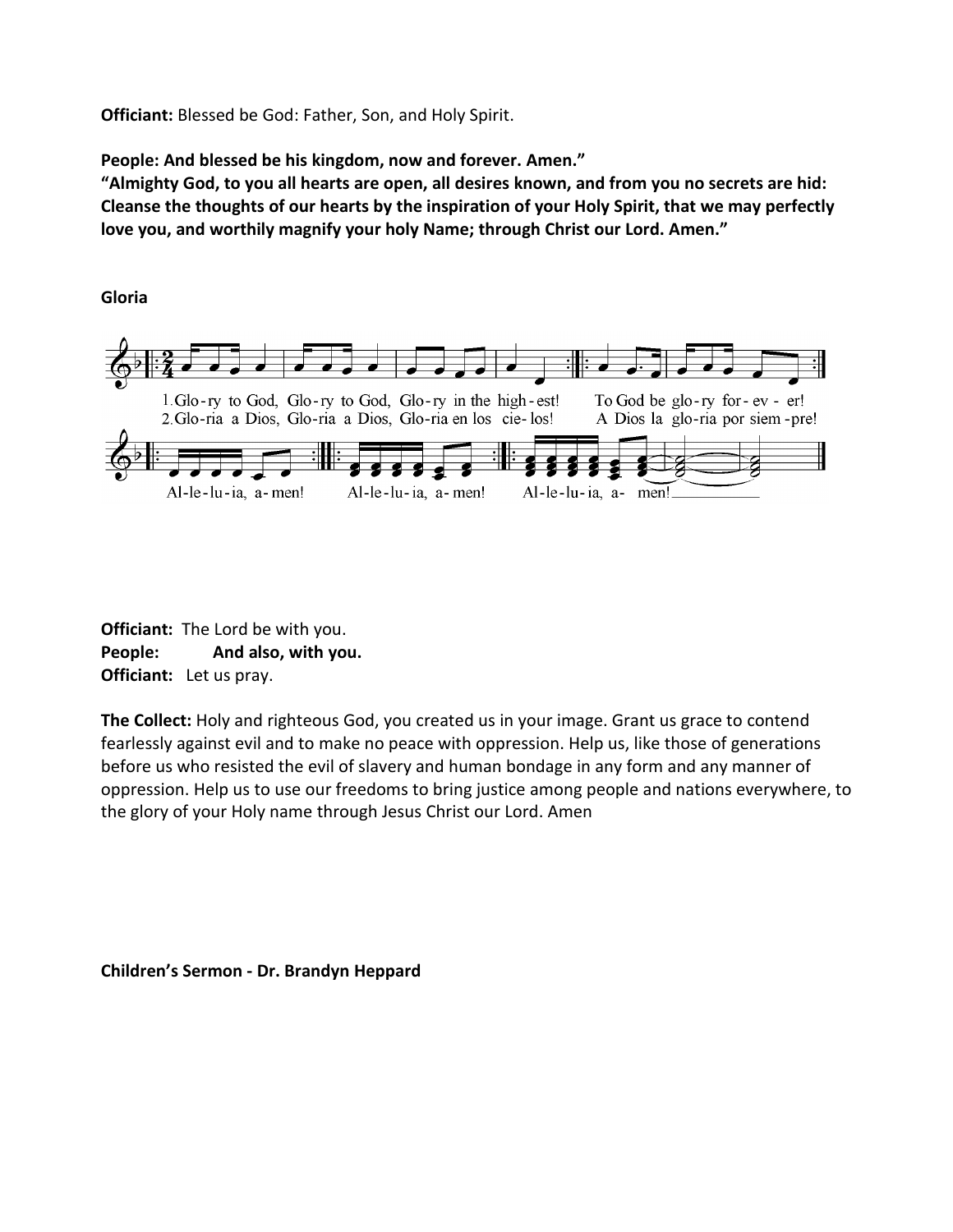#### **The First Lesson**

*People:* **Thanks be to God**

**Isaiah 65:1-9 Lector:** A reading from Isaiah I was ready to be sought out by those who did not ask, to be found by those who did not seek me. I said, "Here I am, here I am," to a nation that did not call on my name. I held out my hands all day long to a rebellious people, who walk in a way that is not good, following their own devices; a people who provoke me to my face continually, sacrificing in gardens and offering incense on bricks; who sit inside tombs, and spend the night in secret places; who eat swine's flesh, with broth of abominable things in their vessels; who say, "Keep to yourself, do not come near me, for I am too holy for you." These are a smoke in my nostrils, a fire that burns all day long. See, it is written before me: I will not keep silent, but I will repay; I will indeed repay into their laps their iniquities and their ancestors' iniquities together, says the LORD; because they offered incense on the mountains and reviled me on the hills, I will measure into their laps full payment for their actions. Thus says the LORD: As the wine is found in the cluster, and they say, "Do not destroy it, for there is a blessing in it," so, I will do for my servants' sake, and not destroy them all. I will bring forth descendants from Jacob, and from Judah inheritors of my mountains; my chosen shall inherit it, and my servants shall settle there. **Lector:** The word of the Lord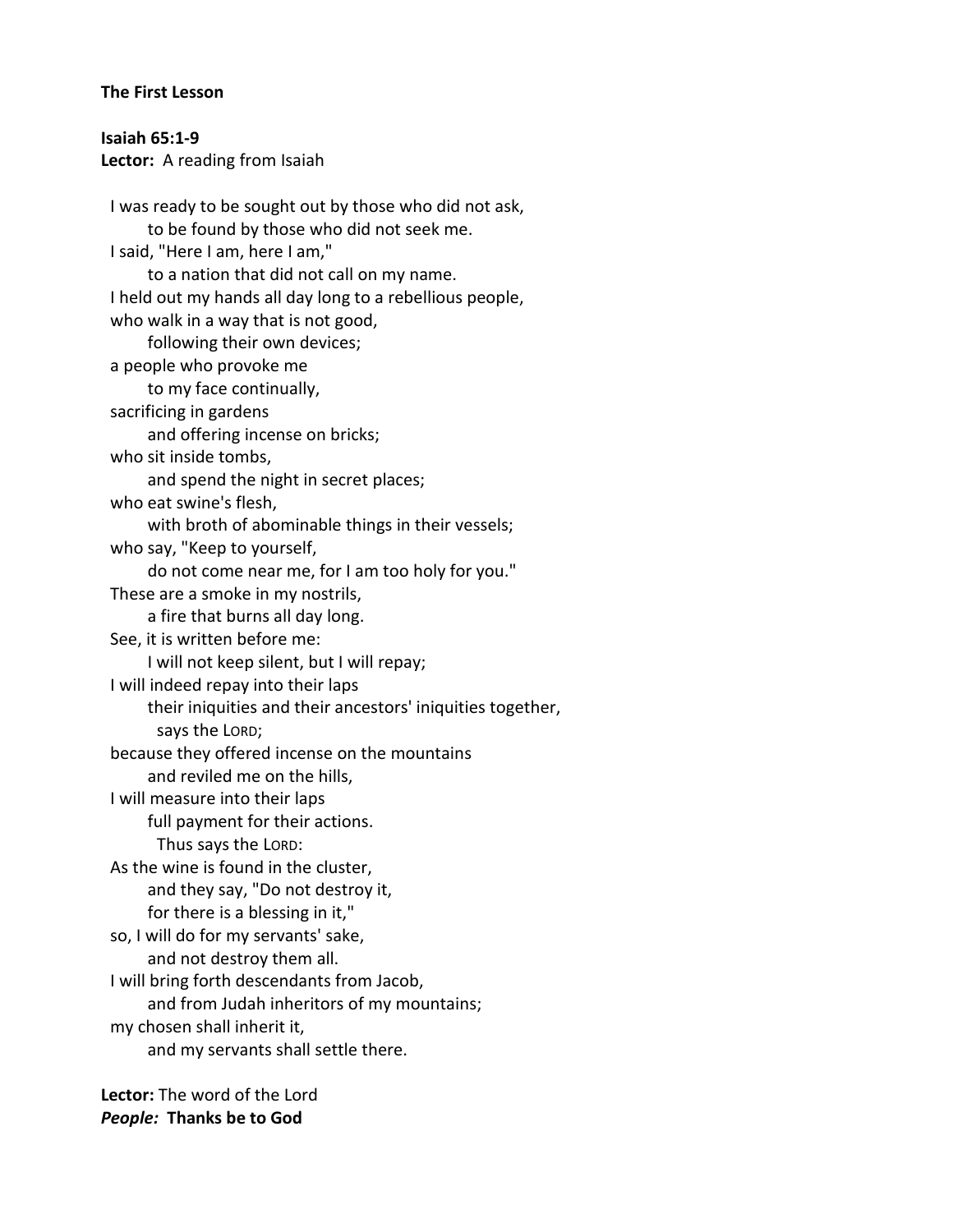#### **The Psalm: Psalm 22:18-27** *Deus, Deus meus*

18 Be not far away, O LORD; \* you are my strength; hasten to help me. 19 Save me from the sword, \* my life from the power of the dog. 20 Save me from the lion's mouth, \* my wretched body from the horns of wild bulls. 21 I will declare your Name to my brethren; \* in the midst of the congregation I will praise you. 22 Praise the LORD, you that fear him; \* stand in awe of him, O offspring of Israel; all you of Jacob's line, give glory. 23 For he does not despise nor abhor the poor in their poverty; neither does he hide his face from them; \* but when they cry to him, he hears them. 24 My praise is of him in the great assembly; \* I will perform my vows in the presence of those who worship him. 25 The poor shall eat and be satisfied, and those who seek the LORD shall praise him: \* "May your heart live forever!" 26 All the ends of the earth shall remember and turn to the LORD, \* and all the families of the nations shall bow before him.

27 For kingship belongs to the LORD; \* he rules over the nations.

**The Epistle Galatians 3:23-29 Lector:** A reading from Galatians

Now before faith came, we were imprisoned and guarded under the law until faith would be revealed. Therefore, the law was our disciplinarian until Christ came, so that we might be justified by faith. But now that faith has come, we are no longer subject to a disciplinarian, for in Christ Jesus you are all children of God through faith. As many of you as were baptized into Christ have clothed yourselves with Christ. There is no longer Jew or Greek, there is no longer slave or free, there is no longer male and female; for all of you are one in Christ Jesus. And if you belong to Christ, then you are Abraham's offspring, heirs according to the promise.

**Lector:** The word of the Lord *People:* **Thanks be to God**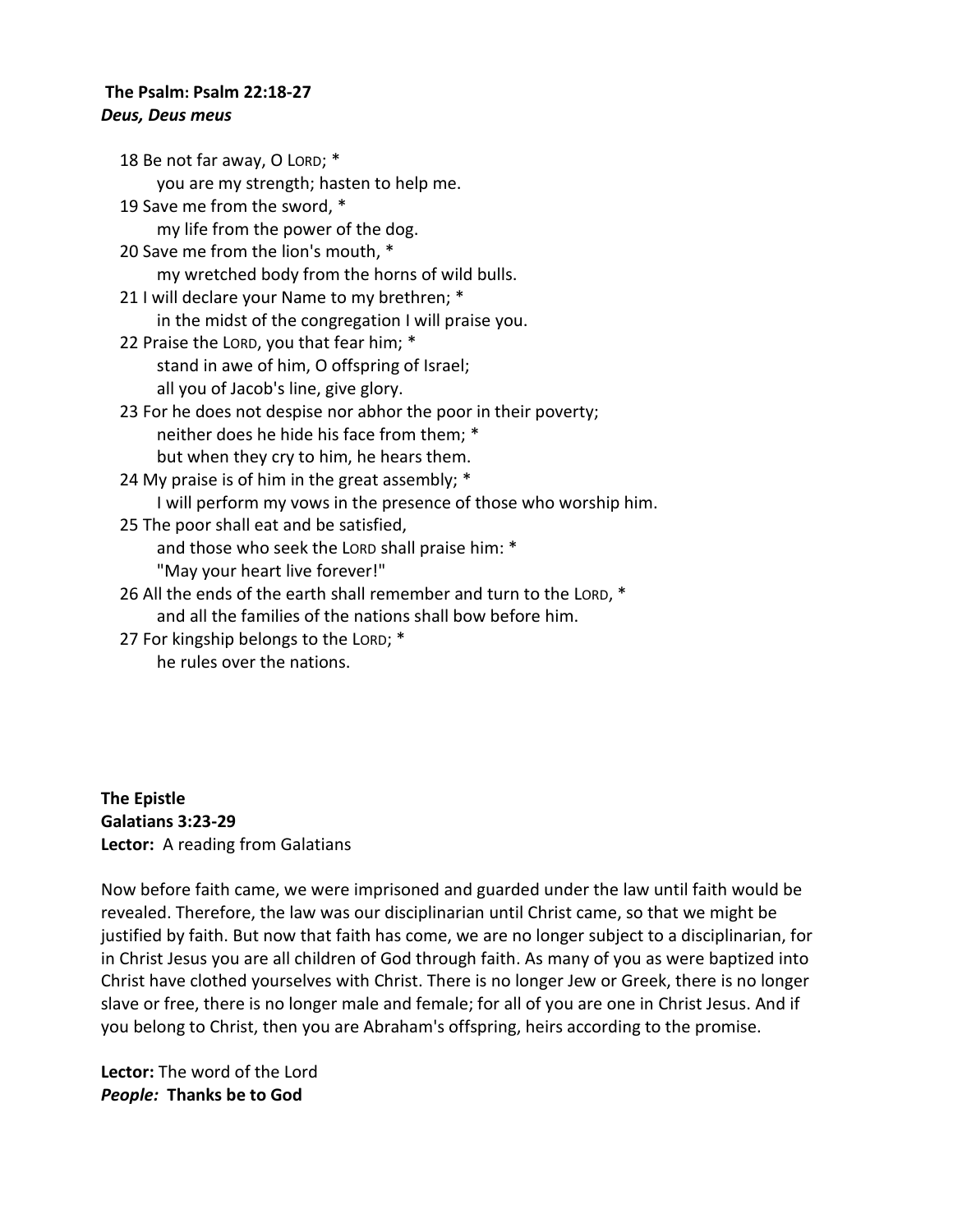

**Sequence: Hallelujah (Paramonatha Devaru Neene)**



**Officiant:** The Holy Gospel of our Lord Jesus Christ according to John

### **People: Glory to you, Lord Christ.**

Jesus and his disciples arrived at the country of the Gerasenes, which is opposite Galilee. As he stepped out on land, a man of the city who had demons met him. For a long time, he had worn no clothes, and he did not live in a house but in the tombs. When he saw Jesus, he fell down before him and shouted at the top of his voice, "What have you to do with me, Jesus, Son of the Most High God? I beg you, do not torment me" -- for Jesus had commanded the unclean spirit to come out of the man. (For many times it had seized him; he was kept under guard and bound with chains and shackles, but he would break the bonds and be driven by the demon into the wilds.) Jesus then asked him, "What is your name?" He said, "Legion"; for many demons had entered him. They begged him not to order them to go back into the abyss.

Now there on the hillside a large herd of swine was feeding; and the demons begged Jesus to let them enter these. So, he gave them permission. Then the demons came out of the man and entered the swine, and the herd rushed down the steep bank into the lake and was drowned.

When the swineherds saw what had happened, they ran off and told it in the city and in the country. Then people came out to see what had happened, and when they came to Jesus, they found the man from whom the demons had gone sitting at the feet of Jesus, clothed and in his right mind. And they were afraid. Those who had seen it told them how the one who had been possessed by demons had been healed. Then all the people of the surrounding country of the Gerasenes asked Jesus to leave them; for they were seized with great fear. So, he got into the boat and returned. The man from whom the demons had gone begged that he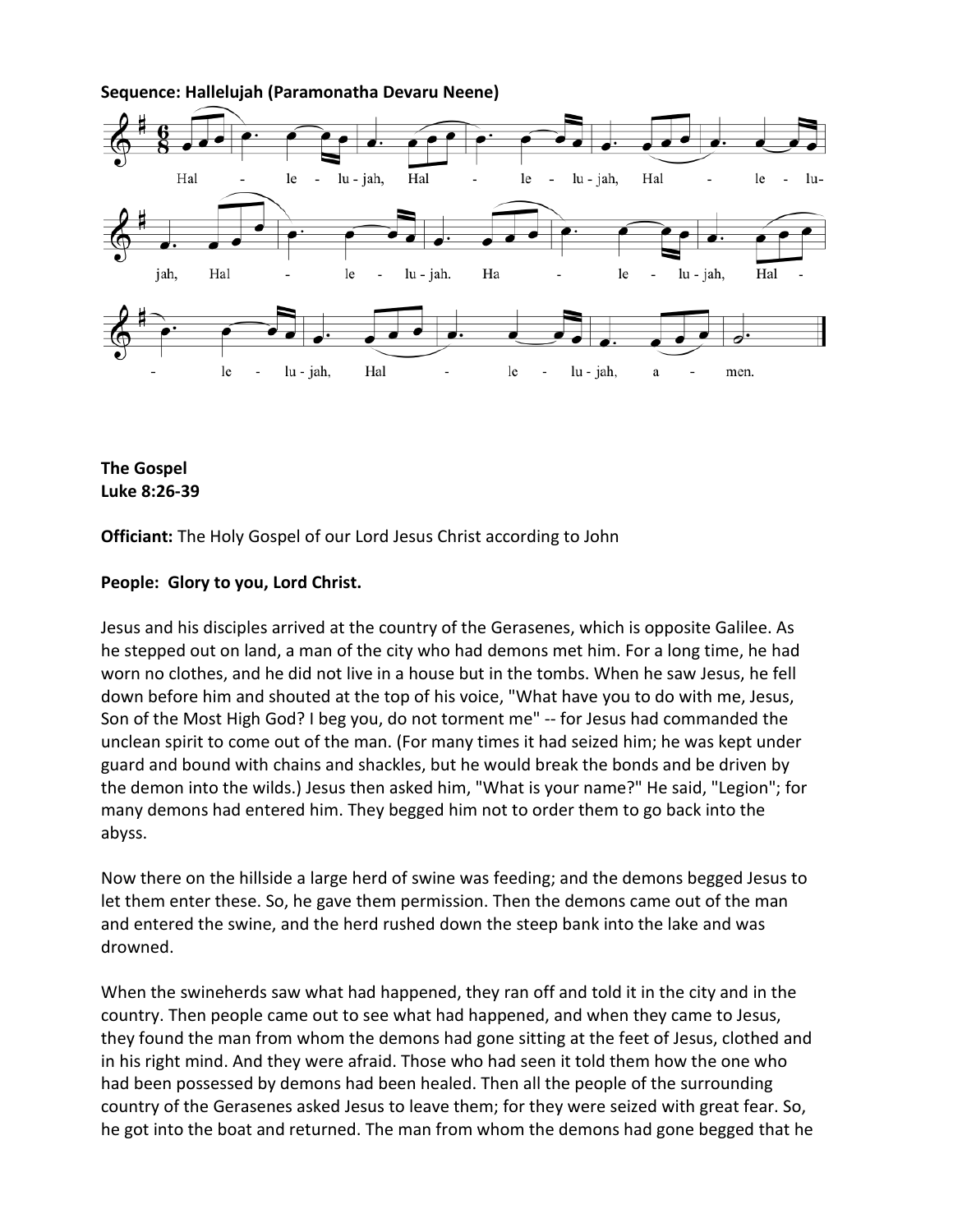might be with him; but Jesus sent him away, saying, "Return to your home, and declare how much God has done for you." So, he went away, proclaiming throughout the city how much Jesus had done for him.

**Officiant:** The Gospel of the Lord *People:* **Glory to you, Lord Christ.**



## **Sequence: Hallelujah (Paramonatha Devaru Neene)**

**Sermon - Dr. Brandyn Heppard**

**The Nicene Creed**

**Officiant:** Let us stand and reaffirm our faith by reciting the words of the Nicene Creed

**We believe in one God, the Father, the Almighty, maker of heaven and earth, of all that is, seen and unseen. We believe in one Lord, Jesus Christ,**

**the only Son of God, eternally begotten of the Father, God from God, Light from Light, true God from true God, begotten, not made, of one Being with the Father. Through him all things were made. For us and for our salvation he came down from heaven:**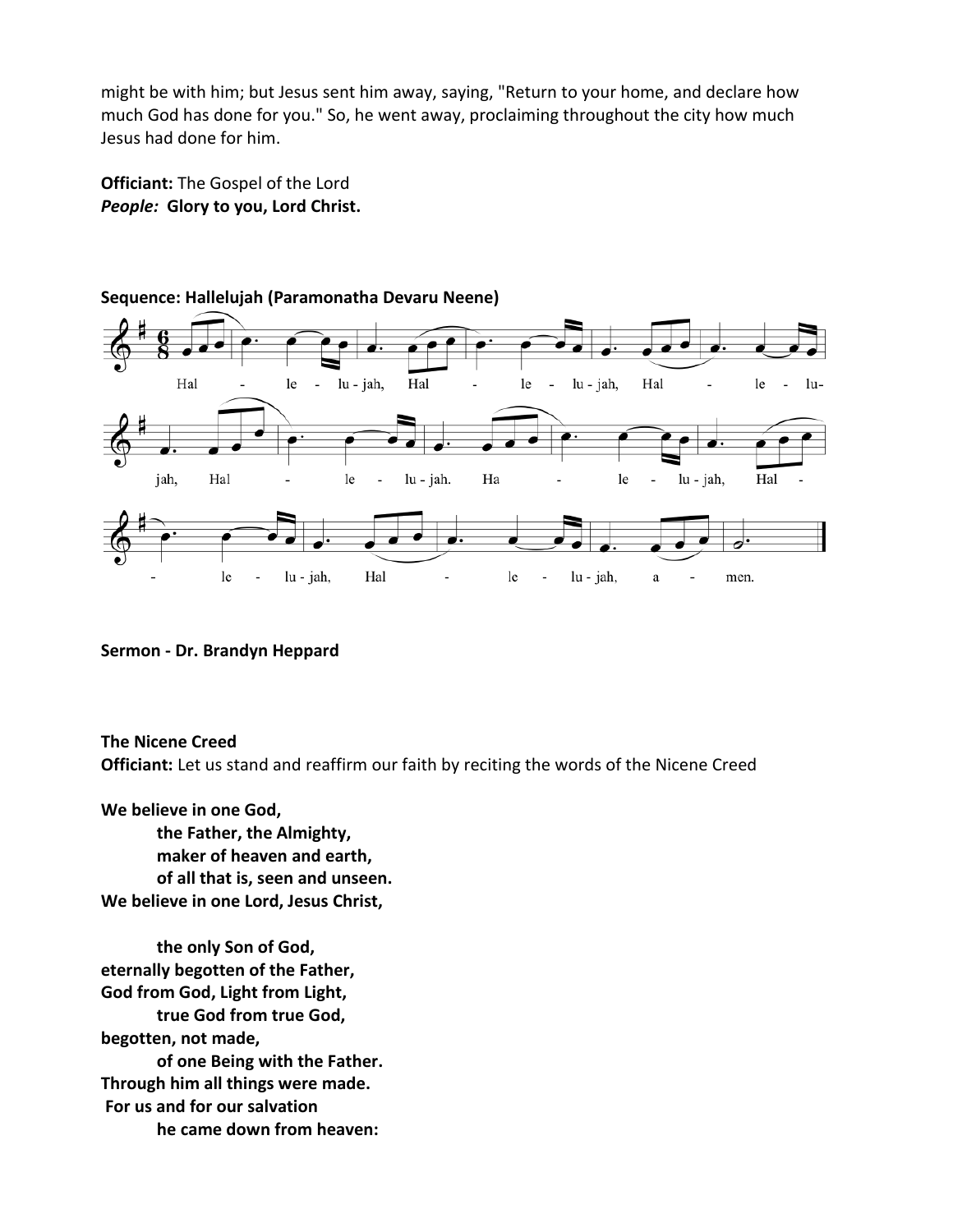**by the power of the Holy Spirit he became incarnate from the Virgin Mary, and was made man. For our sake he was crucified under Pontius Pilate; he suffered death and was buried. On the third day he rose again in accordance with the Scriptures; he ascended into heaven and is seated at the right hand of the Father. He will come again in glory to judge the living and the dead, and his kingdom will have no end. We believe in the Holy Spirit, the Lord, the giver of life, who proceeds from the Father and the Son. With the Father and the Son he is worshiped and glorified. He has spoken through the Prophets. We believe in one holy catholic and apostolic Church. We acknowledge one baptism for the forgiveness of sins. We look for the resurrection of the dead, and the life of the world to come. Amen.**

# **Prayers of the People**

O God, you made us in your own image and redeemed us through Jesus your Son. Look with compassion on the whole human family; take away the arrogance and hatred that infect our hearts; break down the walls that separate us; unites us in bonds of love; and, through our struggle and confusion, work to accomplish your purposes on earth; so that, in your good time, every people and nation may serve you in harmony around your heavenly throne.

# **People: Out of the darkness we cry to you, O God.**

Enable us to find in Christ the faith to trust your care even in the midst of pain. Assure us that we do not walk alone through the valley of the shadow, but that your light is leading us into life.

# **People: Out of the darkness we cry to you, O God.**

O God, where hearts are fearful and constricted, grant courage and hope. Where anxiety is infectious and widening, grant peace and reassurance. Where impossibilities close every door and window, grant imagination and resistance. Where distrust twists our thinking, grant healing and illumination. Where spirits are daunted and weakened, grant soaring wings and strengthened dreams.

# **People: Out of the darkness we cry to you, O God.**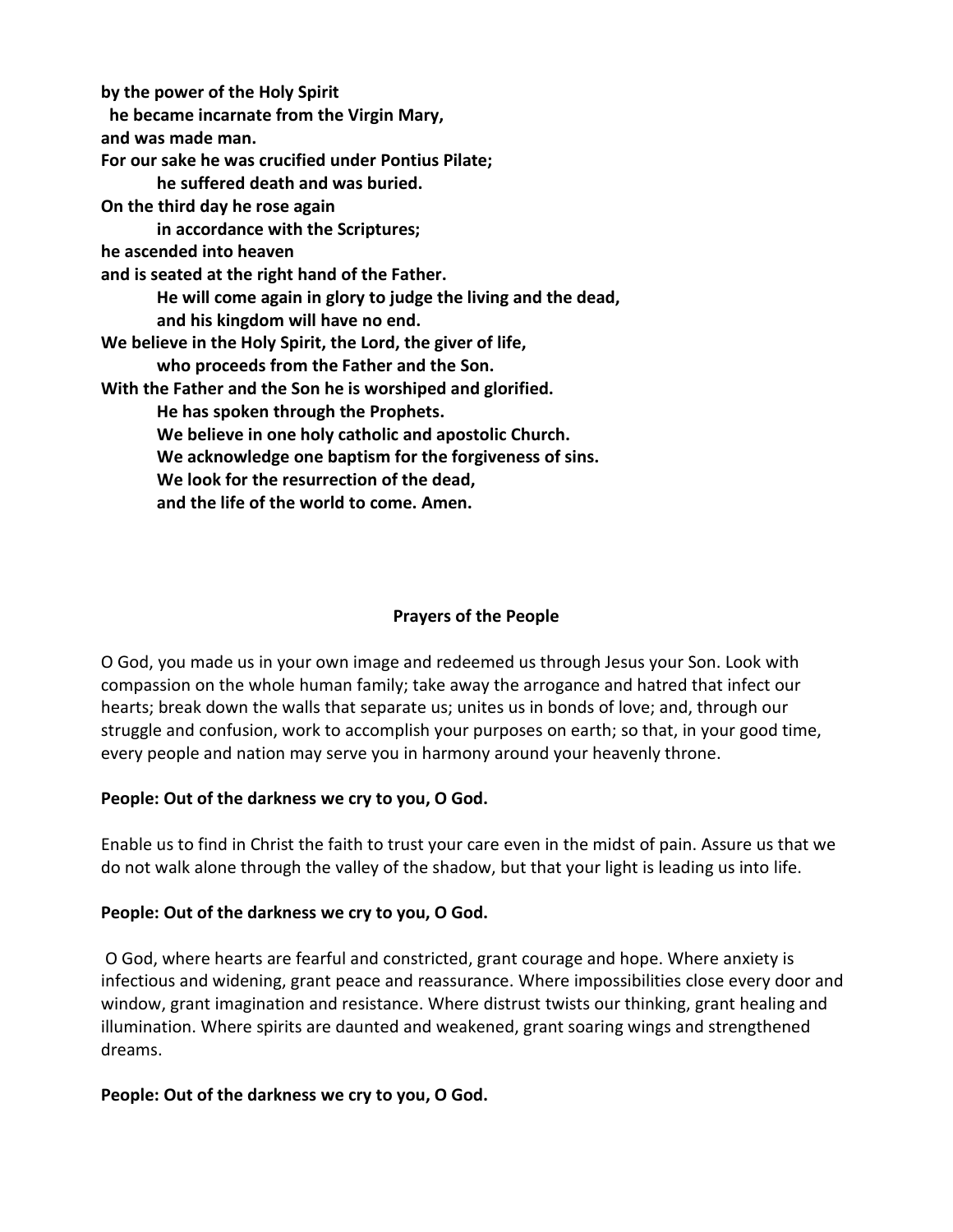O God, call us into a deeper relationship to be your church for the sake of the world. Help us to see with new eyes the injustices within church and society. Call us to have a loving heart that respects and uplifts the humanity and dignity of every person; open our ears to listen to and learn from the experiences of people of color. Open our mouths to speak up and about injustices. Join us with others to work for racial equity and inclusion for all people.

### **People: Out of the darkness we cry to you, O God.**

**Officiant:** Lord our God, accept the fervent prayers of your people; in the multitude of your mercies, look with compassion upon us and all who turn to you for help; for you are gracious, O lover of souls, and to you we give glory, Father, Son, and Holy Spirit, now and forever. **Amen.**

#### **Peace**

**Officiant:** The peace of the Lord be always with you. *People***: And also, with you.**

*Please be seated*

#### **Announcements**

### **Birthday Prayer**

O God, our times are in your hand: Look with favor, we pray, on your servant N. as s/he begins another year. Grant that s/he may grow in wisdom and grace, and strengthen his/her trust in your goodness all the days of her/ his life; through Jesus Christ our Lord. Amen.

#### **Anniversary Prayer**

O God, be with N. and N., as they celebrate another year together. Deepen their love for each other, grant them joy, and make their life together a blessing to all, through Jesus Christ our Lord. Amen.

Offertory sentence:

**Officiant:** Walk in love, as Christ loved us and gave himself for us, an offering and sacrifice to God.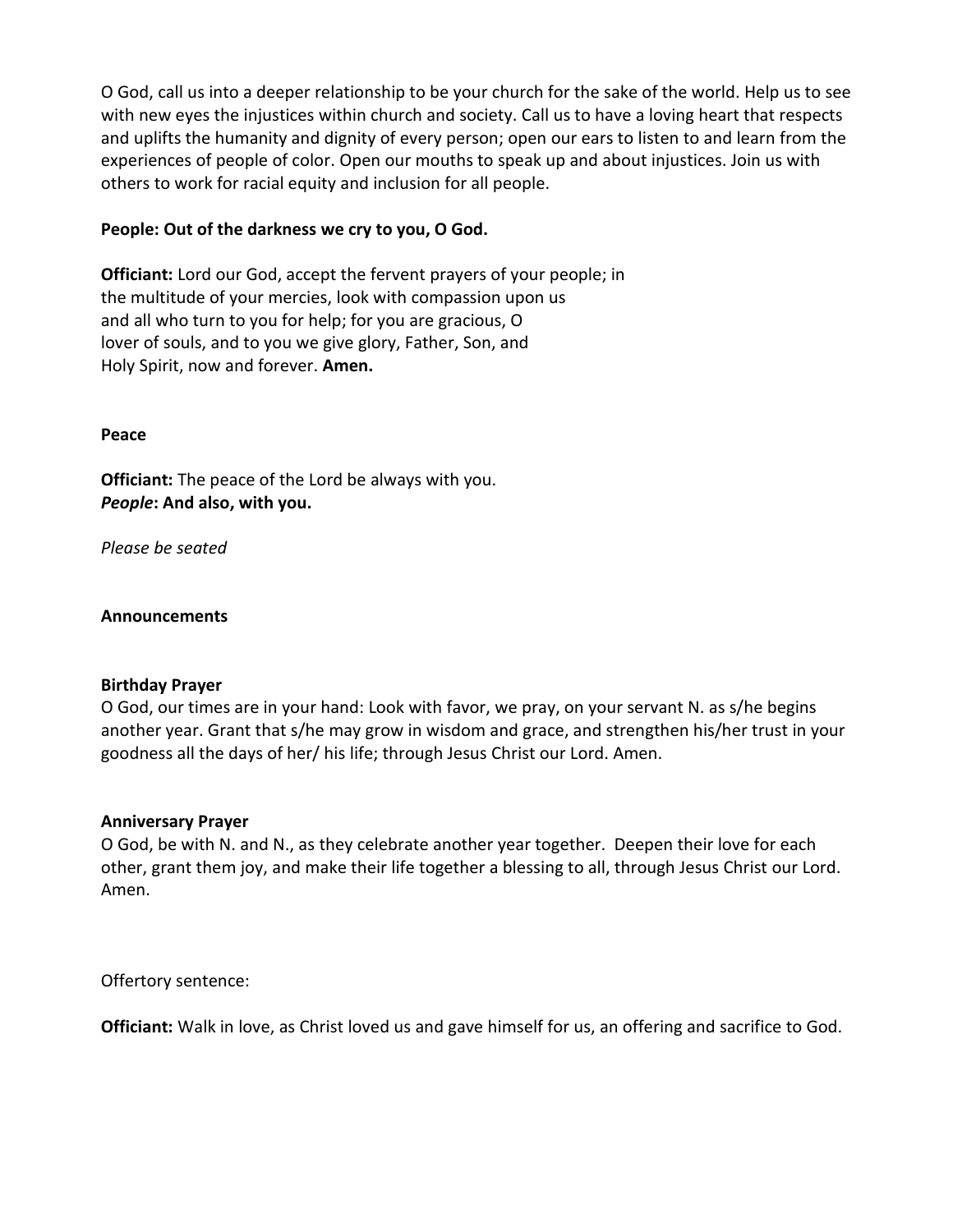#### **Offertory: I Love the Lord**



## *(Let us stand)*

**Officiant:** As our Savior Christ has taught us, we now pray, **Lord's Prayer Our Father in heaven, hallowed be your Name, your kingdom come, your will be done, on earth as in heaven. Give us today our daily bread. Forgive us our sins as we forgive those who sin against us. Save us from the time of trial, and deliver us from evil. For the kingdom, the power, and the glory are yours, now and forever. Amen.**